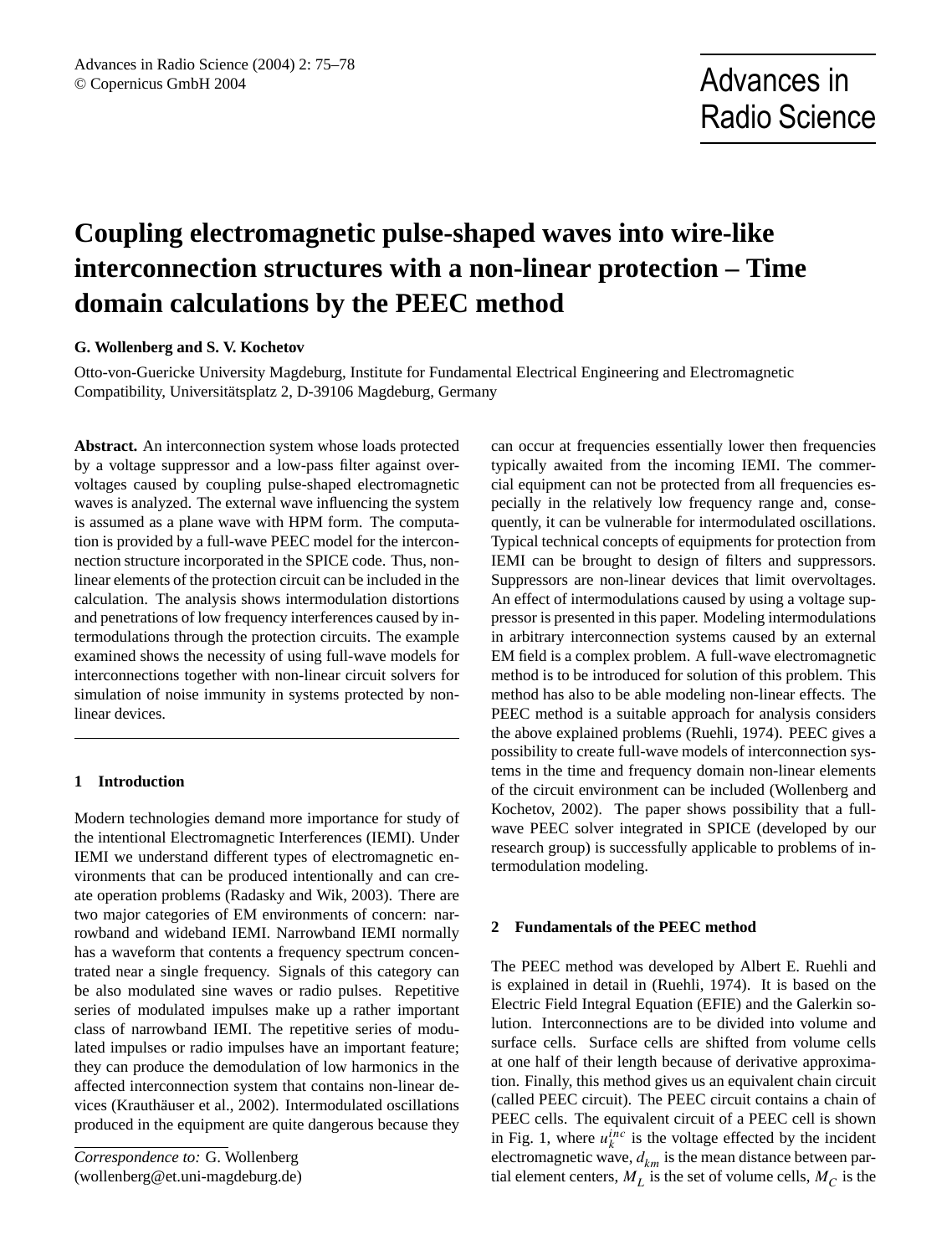

**Fig. 1.** Equivalent circuit model of the PEEC cell.



**Fig. 2.** The interconnection system protected by filter "F" and voltage suppressor "S".

set of surface cells,  $L_{km}$  and  $p_{km}$  are partial inductances and potential coefficients of the volume and surface cells, respectively (Ruehli, 1974). The partial elements are given by

$$
L_{km} = \frac{\mu}{4\pi a_k a_m} \cos\varphi_{km} \int_{a_k} \int_{a'_m} \int_{l_k} \int_{l'_m} \frac{da_k da'_m dl_k dl'_m}{|\mathbf{r} - \mathbf{r}'|},
$$
  
\n
$$
p_{ki} = \frac{1}{4\pi \epsilon_0 S_k S_i} \int_{S_k} \int_{S'_i} \frac{dS_k dS'_i}{|\mathbf{r} - \mathbf{r}'|},
$$
\n(1)

where  $cos\varphi_{km} = \mathbf{e}_k \cdot \mathbf{e}_m$ , with  $\mathbf{e}_k$ ,  $\mathbf{e}_m$  as unit vectors of the cell directions,  $a_k$  and  $a_m$  are cross-section areas of cells,  $S_k$  and  $S_i$  are surface areas,  $l_k$  and  $l_m$  are cell lengths.

The PEEC network of interconnections can be introduced into the circuit environment of a circuit solver. PEEC models were integrated in SPICE 3f4. Results obtained by this code are presented below.

#### **3 The problem setting**

A single transmission line connected with a short antenna is shown in Fig. 2. The left base of the line is loaded by a  $10 k\Omega$  resistor, the right base is grounded. The load is protected from the IEMI by a low-pass filter "F" and a voltage suppressor "S". The interconnection system is disturbed by an external plane wave moving in the direction according to



**Fig. 3.** Voltage suppressor SM16LC05 (Protek Devices), its static volt-amps diagram and its phase-plane portrait for frequencies 1 GHz and 40 MHz.

vector  $k$  situated in the plane x, z (Fig. 2). The angle of incidence is 45◦ , the electric field vector is vertically polarized. The waveform of the excitation is a repetitive series of radio pulses with amplitude 100 V and a period of repetition of 25 ns and with the carrier frequency of 960 MHz. That corresponds to the frequency standard GSM(960 MHz/40 MHz). The problem is to compute the influence of this electromagnetic environment at the system under investigation and to appreciate the effectiveness of the protection devices.

The commercial semiconductor device SM16LC05 produced by Protek Devices is used as the voltage suppressor (Fig. 3). It is composed of two low capacitance rectifier diodes (LCRD) and an avalanche breakdown diode (ABD). The lead inductance  $L_g$  is taken into account as well. A Spice model of the device is provided by the producer. The calculated by Spice static volt-amps diagram of the suppressor (Fig. 3) has a strongly asymmetrical character and an essential non-linearity. The phase-plane portraits of the suppressor computed by Spice for relatively high frequencies 40 MHz and 1 GHz show a complex dynamic dependency on the frequency and excitation amplitude as well. The protecting filter "F" is constructed as Sallen-Key second order low-pass circuit using operation amplifiers (Fig. 4). It is designed for an effective damping the signals with a frequency above 100 MHz. The frequency dependence of the voltage transfer function (Fig. 4) shows a  $-3$  dB damping for frequency of 51 MHz and more then −40 dB for the carrier frequency 960 MHz.

# **4 Verification of PEEC results with MoM as a reference for linear loads**

Initially the system under investigation is simulated without protection. The results are computed by the PEEC method in the time domain and by MoM in the frequency domain with subsequent Inverse Fast Fourier Transformation (IFFT). The load voltage excited by the disturbing radio-pulse sequence is represented in Fig. 5 in two different time scales. Curves calculated by both methods correspond to each other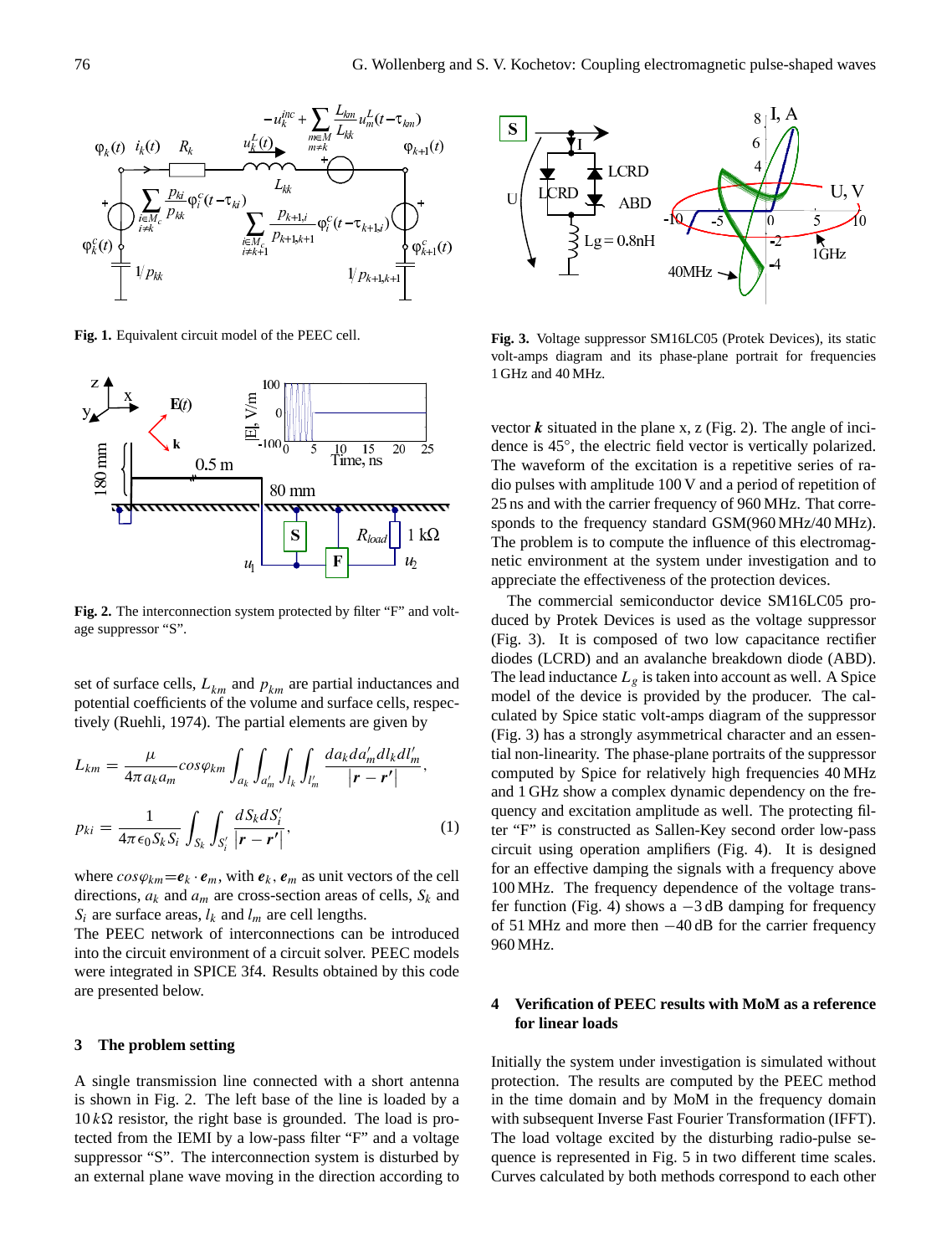

**Fig. 4.** Low-pass filter and its voltage transfer function.

with a good precision. The frequency spectrum of the disturbed load voltage is computed by FFT analysis (Fig. 6a). Obviously, the most of the spectrum power is situated near the carrier frequency 960 MHz and its satellites. However, the eigenfrequency of the transmission line (about 110 MHz) and the modulation frequency 40 MHz can be also noticed. It can be expected that the protecting filter "F" will damp the excited signal quite effective but it is difficult to predict the non-linear distortion of the spectrum produced by the suppressor.

#### **5 Results obtained for the protected load**

At first the voltage suppressor is added in the system without filter. A simulation by the PEEC method gives us a transient curve of the load voltage (Fig. 7b). Obviously, the spectrum of the voltage is essentially changed in comparison with the result computed for linear load (Fig. 5). The low harmonics with a frequency about 40 MHz are visible. The FFT spectrum analysis (Fig. 6c) shows us following changes. The carrier frequency is attenuated approximately by 100 times. The frequency of modulation 40 MHz, however, amplified by 120%. The inclusion of the suppressor in parallel to the  $10 k\Omega$  load can only diminish the level of the load voltage if we have not a demodulation effect. Thus, we can conclude that the demodulation takes place. The second significant frequency of the spectrum is about 220 MHz. This frequency corresponds to the first voltage magnitude maximum in a transmission line loaded by a resistor being much less then the wave impedance. Therefore, we conclude that the suppressor reduces the  $10 k\Omega$  impedance essentially, so that the character of wave reflections in the interconnection system is changed. The eigenfrequency of the interconnection system for the configuration without suppressor about 110 MHz (Fig. 6a) is disappeared, because with a little load we have a minimum of the voltage magnitude at this frequency. The next step is to add in the configuration the low-



**Fig. 5.** The load voltage calculated by PEEC and MoM (FD-IFFT), calculation provided without the filter and the suppressor.

pass filter based on operational amplifier and to investigate the system with and without the voltage suppressor. The time response of the load voltage computed for the system protected only by the filter (Fig. 7c) shows big changes in comparison with the curve from Fig. 5. Obviously, the high frequency harmonics are damped what is confirmed by the spectrum analysis (Fig. 6b). The amplitudes of harmonics lower then 100 MHz are conserved but all higher frequencies are damped according to the frequency response of the following transfer function calculated in the frequency domain:

$$
T(j\omega) = U_2(j\omega)/E(j\omega)
$$
 (2)

where  $E$  is the incident field,  $U_2$  is the load voltage. The frequency responses for the transfer function are obtained for the system with and without filter (Fig. 8). Obviously, the interconnection system loaded only by a resistor has a first resonance at 110 MHz where it absorbs most of energy. Including of the filter with a big input impedance does not change essentially the frequency response of the voltage at the filter input  $U_1$  (Fig. 2) and provides an essential damping. for frequencies higher then  $100 \text{ MHz}$  in load voltage  $U_2$ . The last configuration is protected by the voltage suppressor and the filter. The time curve of the load voltage (Fig. 7a) looks like a sine of 40 MHz with distortions. The spectrum analysis of the interference (Fig. 6d) shows that the high frequency part of the spectrum near the carrier frequency is completely suppressed. In the same time the modulation frequency amplitude increases to 230 mV. Obviously, we see the effect of demodulation caused by the non-linear properties of the suppressor and selected from spectrum via the filter. The